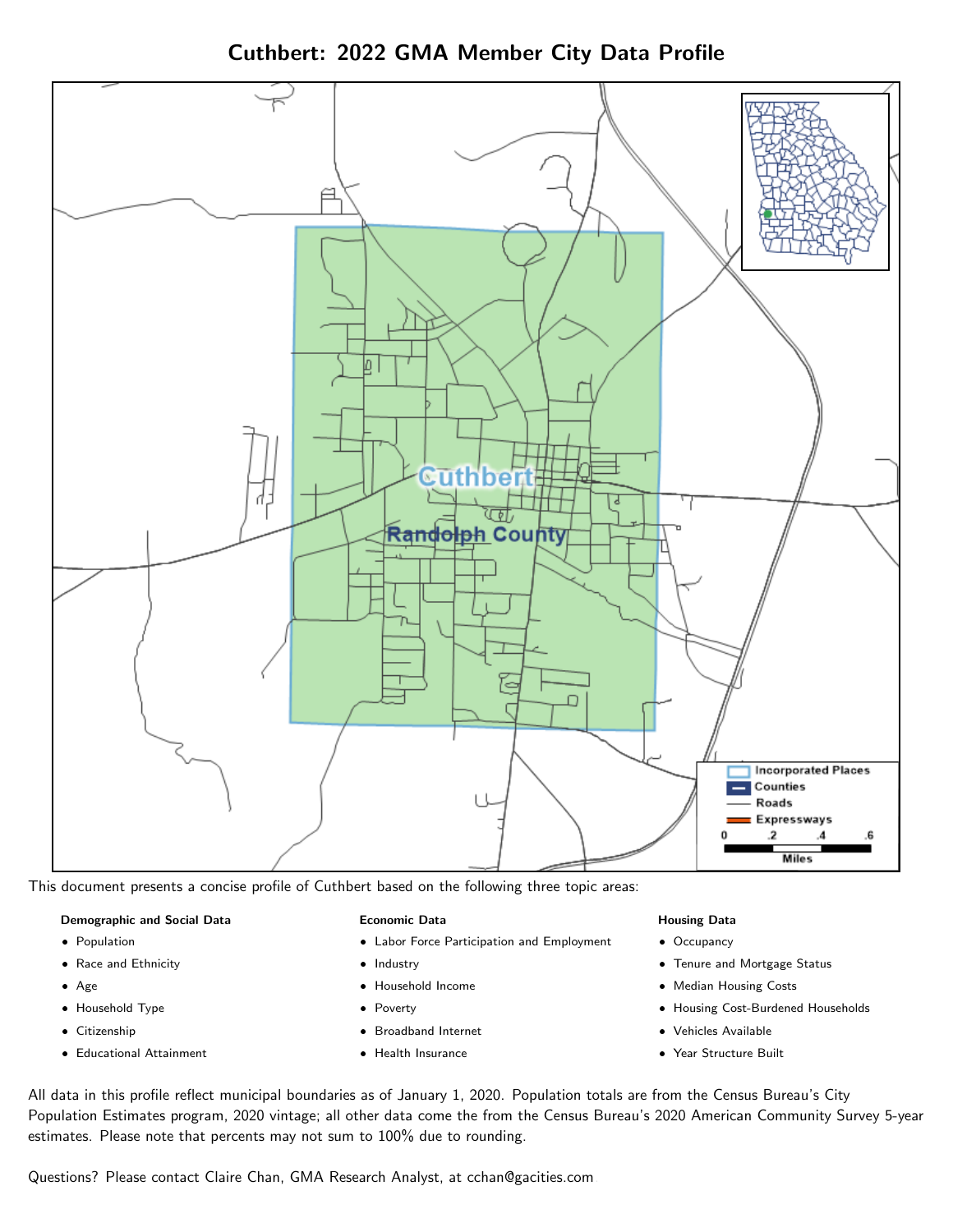# Cuthbert: Demographic and Social



Age 0% 2% 4% 6% 8% Male <u>Communicular Female</u> 8% 6% 4% 2% 85 and over 80-84 75-79 70-74 65-69 60-64 55-59 50-54 45-49 40-44 35-39 30-34 25-29 20-24 15-19  $10-14$ 5-9 Under 5

# **Citizenship**

| <b>Native Born</b><br>100% |  |
|----------------------------|--|

Source: American Community Survey, 2020 5-year estimates, table B05002 Source: American Community Survey, 2020 5-year estimates, table B15002

## Race and Ethnicity



Source: U.S. Census Bureau, City Population Estimates, 2020 vintage Source: American Community Survey, 2020 5-year estimates, table B03002

# Household Type



Source: American Community Survey, 2020 5-year estimates, table B01001 Source: American Community Survey, 2020 5-year estimates, table B11001

## Educational Attainment



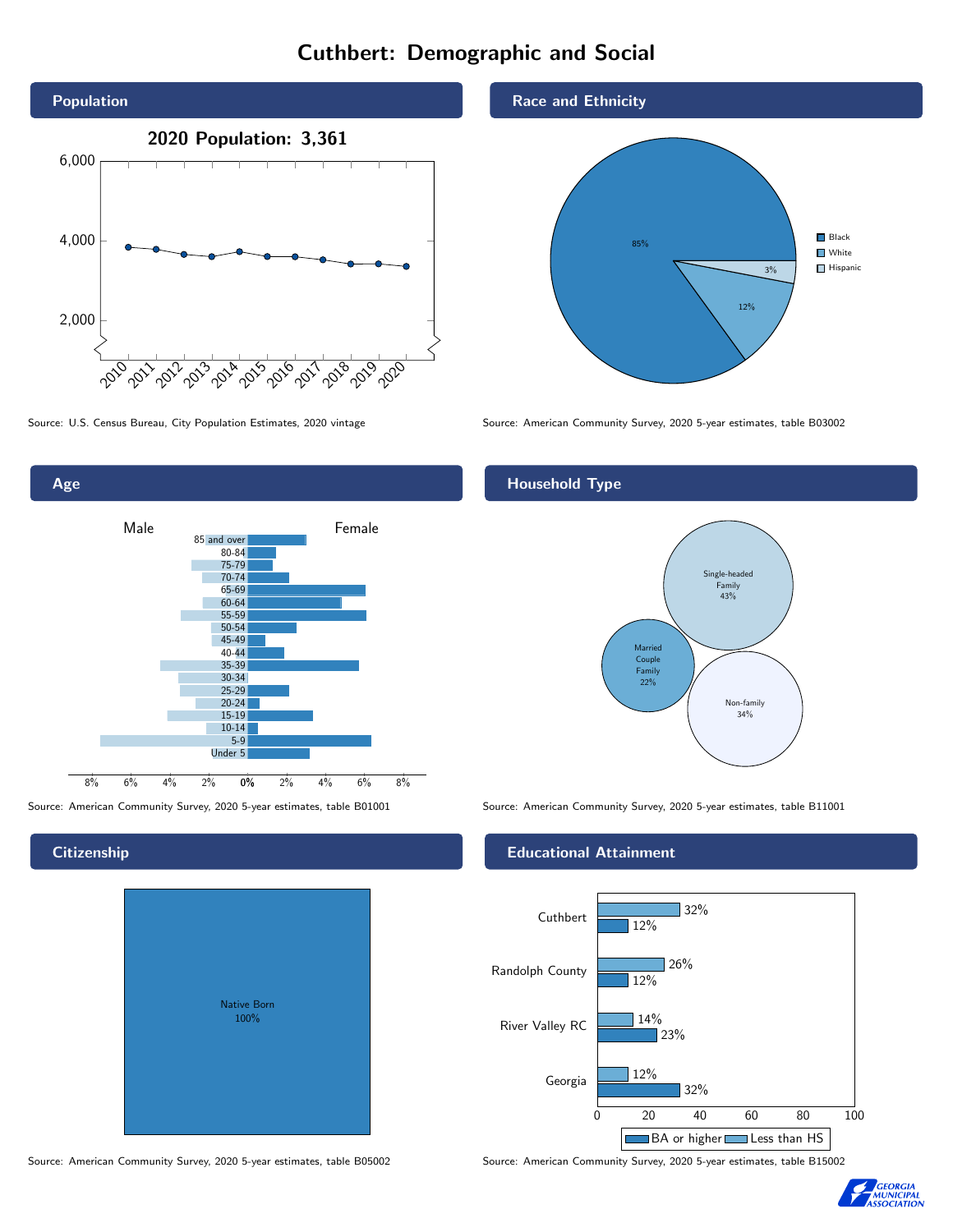# Cuthbert: Economic



Source: American Community Survey, 2020 5-year estimates, table B23001 Note: Unemployment rate is based upon the civilian labor force.



Source: American Community Survey, 2020 5-year estimates, tables B19013 and B19025 Source: American Community Survey, 2020 5-year estimates, table B17010



Industry

| Agriculture, forestry, fishing and hunting, and mining      | 5%    |
|-------------------------------------------------------------|-------|
| Construction                                                |       |
| Manufacturing                                               | 33%   |
| <b>Wholesale Trade</b>                                      | $0\%$ |
| Retail Trade                                                |       |
| Transportation and warehousing, and utilities               |       |
| Information                                                 |       |
| Finance and insurance, real estate, rental, leasing         |       |
| Professional, scientific, mgt, administrative, waste mgt    |       |
| Educational services, and health care and social assistance |       |
| Arts, entertainment, recreation, accommodation, food        |       |
| service                                                     |       |
| Other services, except public administration                |       |
| Public administration                                       |       |

Source: American Community Survey, 2020 5-year estimates, table C24030

Poverty



## **Health Insurance**



Source: American Community Survey, 2020 5-year estimates, table B28002 Source: American Community Survey, 2020 5-year estimates, table B18135